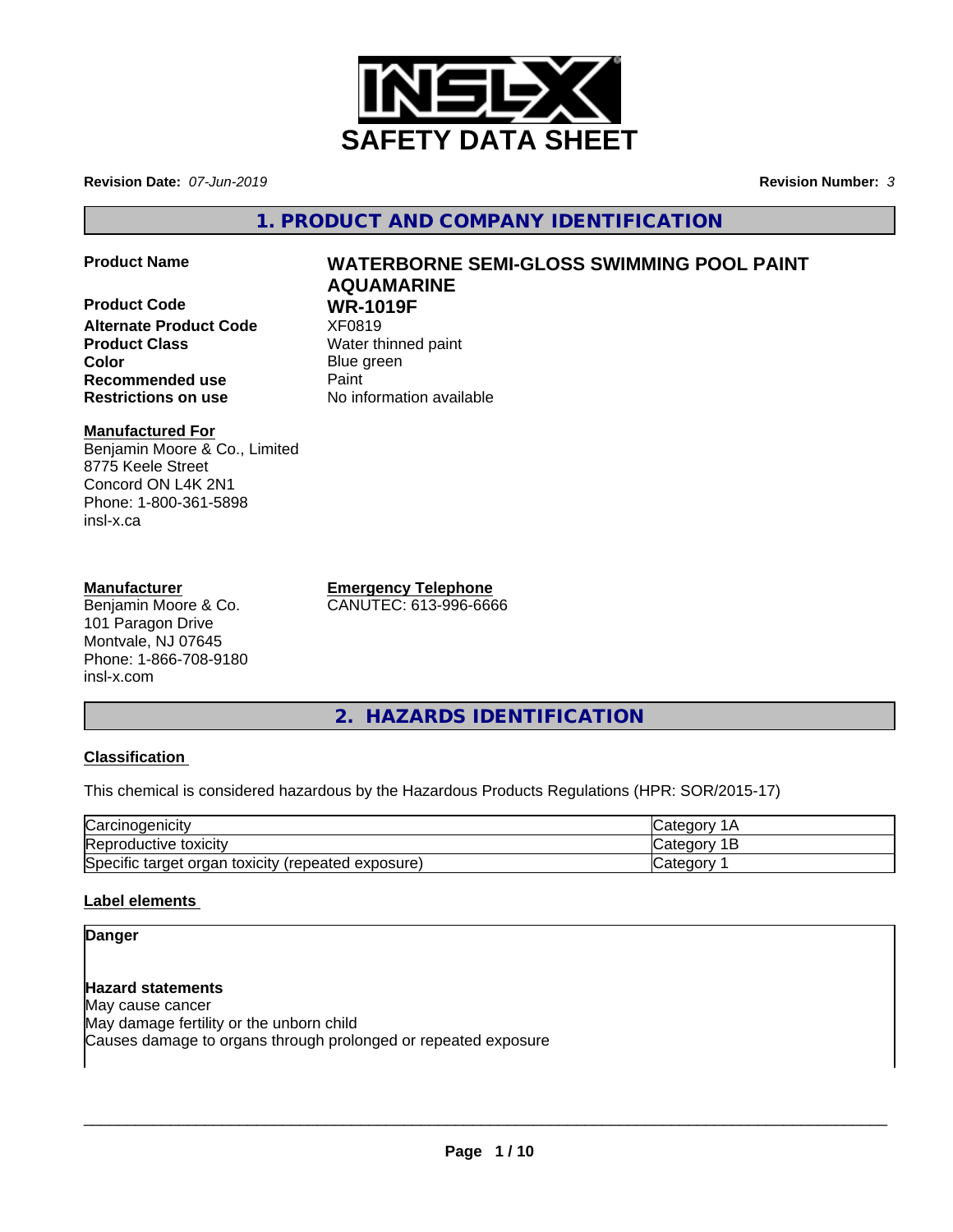

**Odor** little or no odor

#### **Precautionary Statements - Prevention**

Obtain special instructions before use Do not handle until all safety precautions have been read and understood Use personal protective equipment as required Do not breathe dust/fume/gas/mist/vapors/spray Wash face, hands and any exposed skin thoroughly after handling Do not eat, drink or smoke when using this product

#### **Precautionary Statements - Response**

IF exposed or concerned: Get medical advice/attention

#### **Precautionary Statements - Storage**

Store locked up

#### **Precautionary Statements - Disposal**

Dispose of contents/container to an approved waste disposal plant

#### **Other information**

No information available

| <b>Chemical name</b>                                                            | CAS No.    | Weight-%  | <b>Hazardous Material</b><br>registry number<br>(HMIRA registry #) | Date HMIRA filed and<br>Information Review Act date exemption granted<br>(if applicable) |
|---------------------------------------------------------------------------------|------------|-----------|--------------------------------------------------------------------|------------------------------------------------------------------------------------------|
| Titanium dioxide                                                                | 13463-67-7 | $5 - 10%$ |                                                                    |                                                                                          |
| 2-Butoxyethanol                                                                 | 111-76-2   | $3 - 7%$  |                                                                    |                                                                                          |
| Silica, crystalline                                                             | 14808-60-7 | $3 - 7%$  |                                                                    |                                                                                          |
| Silica, mica                                                                    | 12001-26-2 | - 5%      |                                                                    |                                                                                          |
| 2,2,4-trimethyl-1,3-propanediol<br>diisobutyrate                                | 6846-50-0  | $-5%$     |                                                                    |                                                                                          |
| Propanoic acid, 2-methyl-,<br>monoester with<br>2,2,4-trimethyl-1,3-pentanediol | 25265-77-4 | $-5%$     |                                                                    |                                                                                          |
| 1-Methyl-2-pyrrolidinone                                                        | 872-50-4   | - 5%      |                                                                    |                                                                                          |

# **3. COMPOSITION INFORMATION ON COMPONENTS**

\*The exact percentage (concentration) of composition has been withheld as a trade secret

# **4. FIRST AID MEASURES**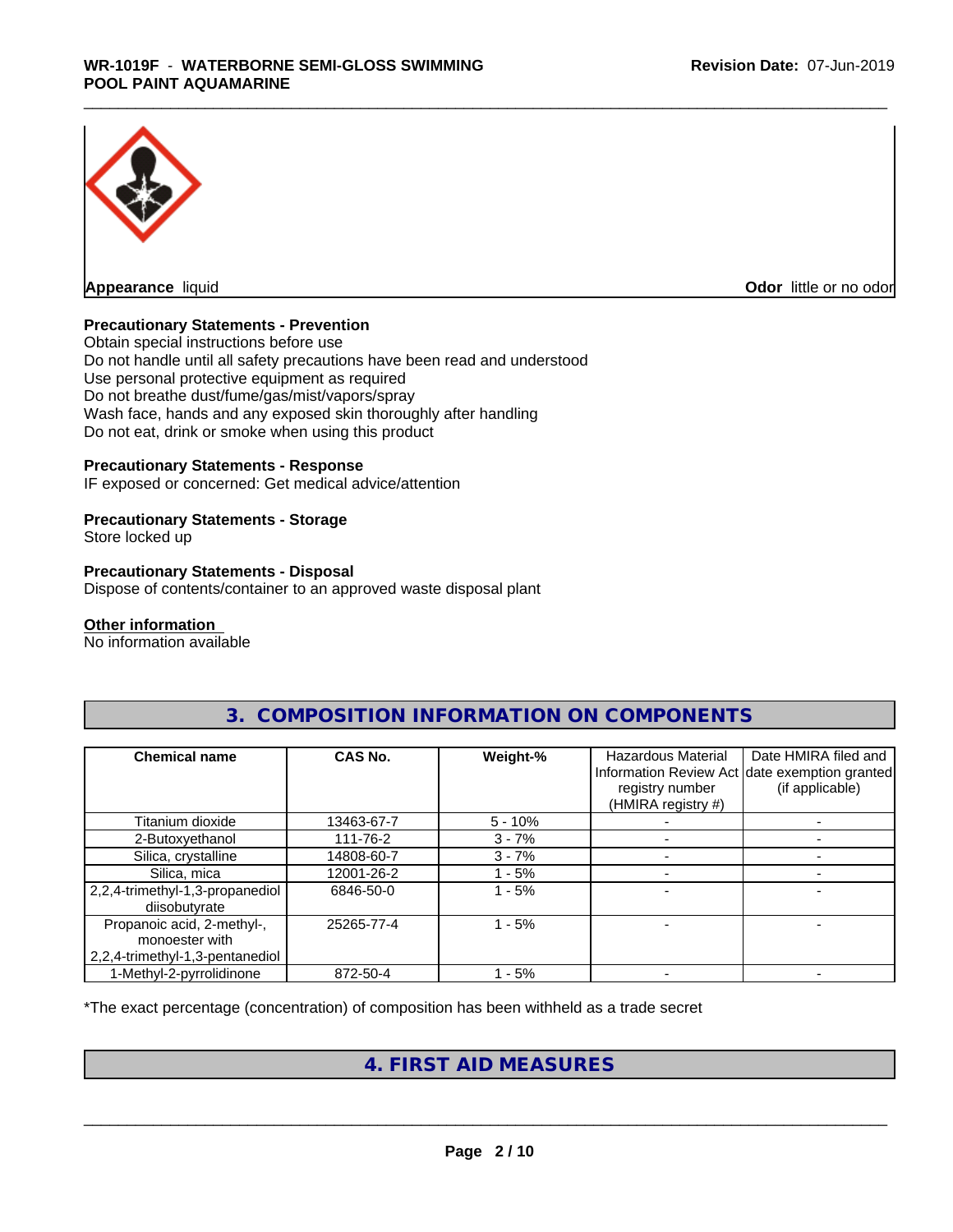| <b>General Advice</b>                  | No hazards which require special first aid measures.                                                     |
|----------------------------------------|----------------------------------------------------------------------------------------------------------|
| <b>Eye Contact</b>                     | Rinse thoroughly with plenty of water for at least 15<br>minutes and consult a physician.                |
| <b>Skin Contact</b>                    | Wash off immediately with soap and plenty of water while<br>removing all contaminated clothes and shoes. |
| <b>Inhalation</b>                      | Move to fresh air. If symptoms persist, call a physician.                                                |
| Ingestion                              | Clean mouth with water and afterwards drink plenty of<br>water. Consult a physician if necessary.        |
| <b>Most Important Symptoms/Effects</b> | None known.                                                                                              |
| <b>Notes To Physician</b>              | Treat symptomatically.                                                                                   |

**5. FIRE-FIGHTING MEASURES**

| <b>Suitable Extinguishing Media</b>                                                                                   | Use extinguishing measures that are appropriate to local<br>circumstances and the surrounding environment. | As in any fire, wear self-contained breathing apparatus<br>pressure-demand, MSHA/NIOSH (approved or equivalent)<br>and full protective gear. |  |  |  |
|-----------------------------------------------------------------------------------------------------------------------|------------------------------------------------------------------------------------------------------------|----------------------------------------------------------------------------------------------------------------------------------------------|--|--|--|
| Protective equipment and precautions for firefighters                                                                 |                                                                                                            |                                                                                                                                              |  |  |  |
| <b>Specific Hazards Arising From The Chemical</b>                                                                     | Closed containers may rupture if exposed to fire or<br>extreme heat.                                       |                                                                                                                                              |  |  |  |
| <b>Sensitivity to mechanical impact</b>                                                                               | No.                                                                                                        | No.                                                                                                                                          |  |  |  |
| Sensitivity to static discharge                                                                                       |                                                                                                            |                                                                                                                                              |  |  |  |
| <b>Flash Point Data</b><br>Flash point (°F)<br>Flash Point (°C)<br><b>Method</b><br><b>Flammability Limits In Air</b> | Not applicable<br>Not applicable<br>Not applicable                                                         |                                                                                                                                              |  |  |  |
| Lower flammability limit:<br><b>Upper flammability limit:</b>                                                         | Not applicable<br>Not applicable                                                                           |                                                                                                                                              |  |  |  |
| Health: 2<br>Flammability: 0<br><b>NFPA</b>                                                                           | Instability: 0<br><b>Special: Not Applicable</b>                                                           |                                                                                                                                              |  |  |  |
| <b>NFPA Legend</b><br>0 - Not Hazardous<br>1 - Slightly<br>2 - Moderate<br>3 - High                                   |                                                                                                            |                                                                                                                                              |  |  |  |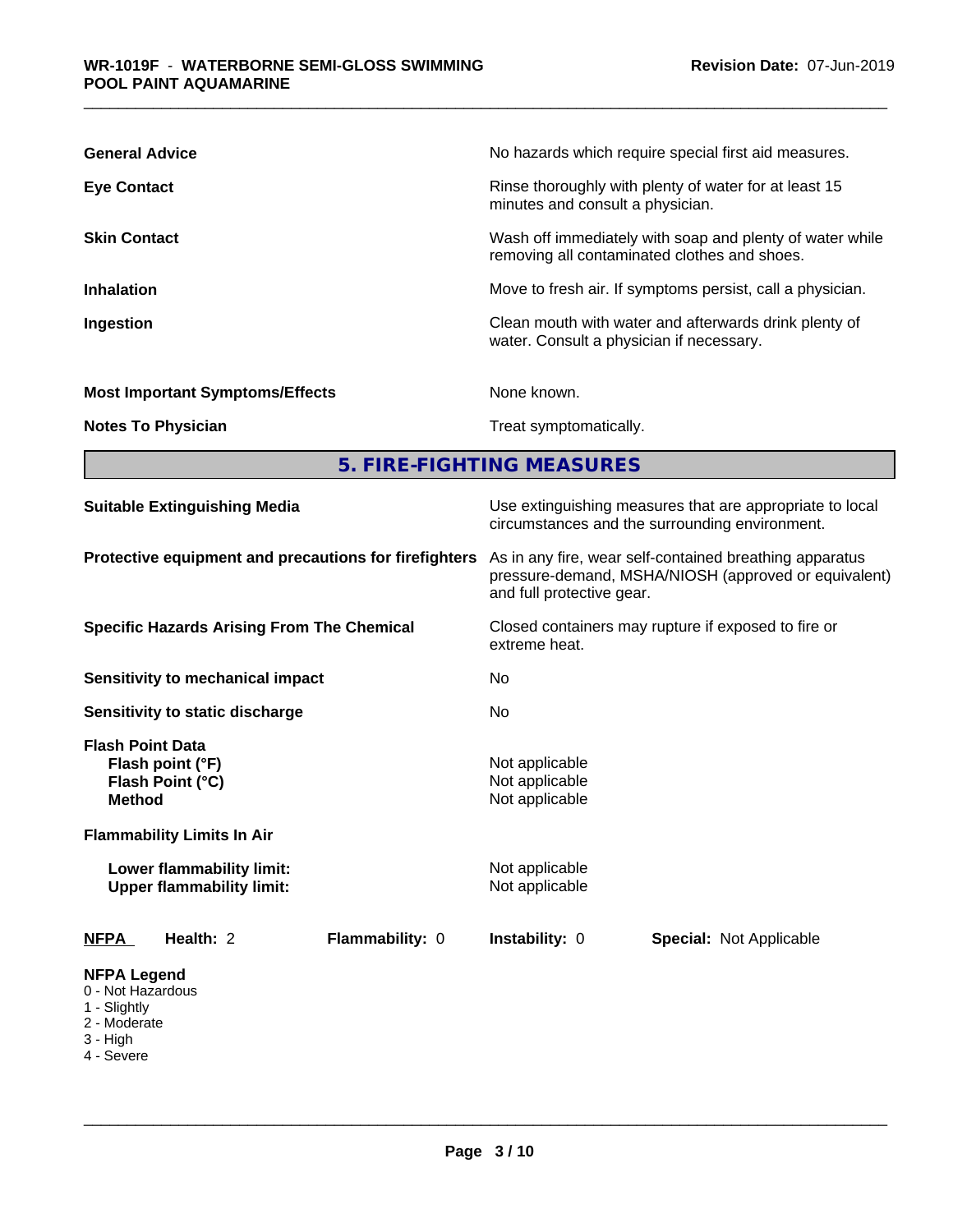*The ratings assigned are only suggested ratings, the contractor/employer has ultimate responsibilities for NFPA ratings where this system is used.*

*Additional information regarding the NFPA rating system is available from the National Fire Protection Agency (NFPA) at www.nfpa.org.*

# **6. ACCIDENTAL RELEASE MEASURES**

**Personal Precautions Avoid contact with skin, eyes and clothing. Ensure** Avoid contact with skin, eyes and clothing. Ensure adequate ventilation.

**Other Information Determined Information Prevent further leakage or spillage if safe to do so.** 

**Environmental precautions** See Section 12 for additional Ecological Information.

**Methods for Cleaning Up Example 20 Soak** up with inert absorbent material. Sweep up and shovel into suitable containers for disposal.

#### **7. HANDLING AND STORAGE**

Handling **Handling Handling Avoid contact with skin, eyes and clothing. Avoid breathing** vapors, spray mists or sanding dust. In case of insufficient ventilation, wear suitable respiratory equipment.

**Storage Keep container tightly closed. Keep out of the reach of the reach of the reach of the reach of the reach of the reach of the reach of the reach of the reach of the reach of the reach of the reach of the reach of** 

children.

**Incompatible Materials No information available No information available** 

**8. EXPOSURE CONTROLS/PERSONAL PROTECTION**

#### **Exposure Limits**

| <b>Chemical name</b>     | <b>ACGIH TLV</b>                | <b>Alberta</b>                    | <b>British Columbia</b>                       | Ontario                        | Quebec                                         |
|--------------------------|---------------------------------|-----------------------------------|-----------------------------------------------|--------------------------------|------------------------------------------------|
| Titanium dioxide         | $10 \text{ mg/m}^3$ - TWA       | 10 mg/m $3$ - TWA                 | 10 mg/m $3$ - TWA<br>$3 \text{ mg/m}^3$ - TWA | 10 mg/m $3$ - TWA              | $10 \text{ mg/m}^3$ - TWAEV                    |
| 2-Butoxyethanol          | 20 ppm - TWA                    | 20 ppm - TWA<br>97 mg/m $3$ - TWA | 20 ppm - TWA                                  | 20 ppm - TWA                   | 20 ppm - TWAEV<br>97 mg/m <sup>3</sup> - TWAEV |
| Silica, crystalline      | $0.025$ mg/m <sup>3</sup> - TWA | $0.025$ mg/m <sup>3</sup> - TWA   | $0.025$ mg/m <sup>3</sup> - TWA               | $0.10$ mg/m <sup>3</sup> - TWA | $0.1$ ma/m <sup>3</sup> - TWAEV                |
| Silica, mica             | $3 \text{ ma/m}^3$ - TWA        | $3 \text{ ma/m}^3$ - TWA          | $3 \text{ ma/m}^3$ - TWA                      | $3 \text{ mg/m}^3$ - TWA       | 3 mg/m <sup>3</sup> - TWAEV                    |
| 1-Methyl-2-pyrrolidinone | N/E                             | N/E                               | N/E                                           | $400 \text{ mg/m}^3$ - TWA     | N/E                                            |

**Legend**

ACGIH - American Conference of Governmental Industrial Hygienists Alberta - Alberta Occupational Exposure Limits British Columbia - British Columbia Occupational Exposure Limits

Ontario - Ontario Occupational Exposure Limits

Quebec - Quebec Occupational Exposure Limits

N/E - Not established

# **Personal Protective Equipment Eye/Face Protection** Safety glasses with side-shields.

**Engineering Measures Ensure** Ensure adequate ventilation, especially in confined areas.

**Skin Protection Protection Protective gloves and impervious clothing. Respiratory Protection In case of insufficient ventilation wear suitable respiratory** equipment.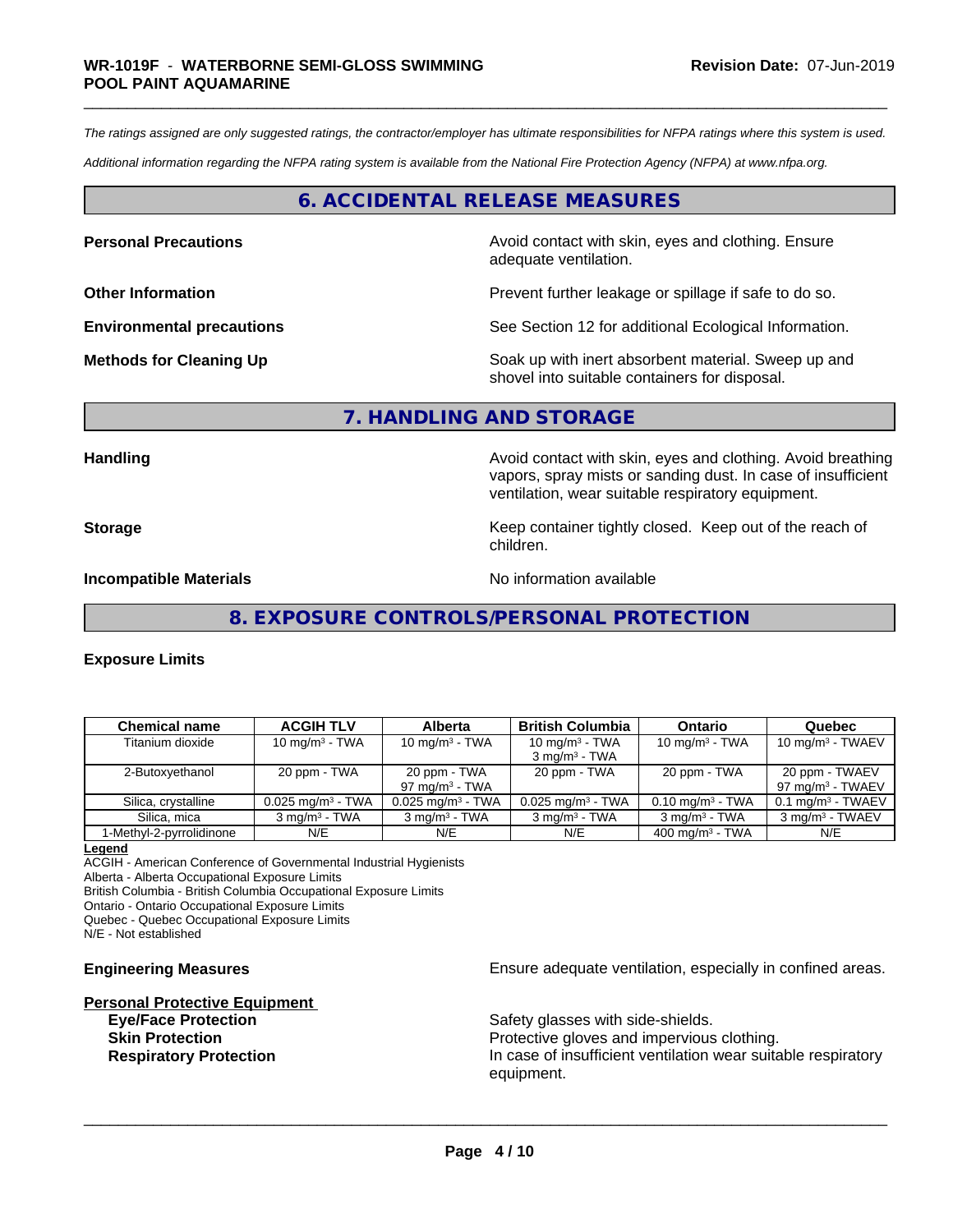**Hygiene Measures Avoid contact with skin, eyes and clothing. Remove and Avoid contact with skin, eyes and clothing. Remove and Avoid contact with skin, eyes and clothing. Remove and** wash contaminated clothing before re-use. Wash thoroughly after handling.

# **9. PHYSICAL AND CHEMICAL PROPERTIES**

**Appearance** liquid **Odor** little or no odor **Odor Threshold** No information available **Density (Ibs/gal)** 9.6 - 9.7 **Specific Gravity** 1.15 - 1.17 **pH** No information available **Viscosity (cps)** No information available **Solubility(ies)** No information available **Evaporation Rate No information available No information available Vapor pressure** No information available **Vapor density No information available No** information available **Wt. % Solids** 40 - 50 **Vol. % Solids Wt. % Volatiles** 50 - 60 **Vol. % Volatiles** 60 - 70 **VOC Regulatory Limit (g/L)** < 340 **Boiling Point (°F)** 212 **Boiling Point (°C)** 100 **Freezing point (°F)** 32 **Freezing Point (°C)**<br> **Flash point (°F)**<br> **Flash point (°F)**<br> **Point (°F)**<br> **Point (°F)**<br> **Point (°F)**<br> **Point (°F)**<br> **Point (°F) Flash point (°F)**<br> **Flash Point (°C)**<br> **Flash Point (°C)**<br> **C Flash Point (°C) Method**<br> **Flammability (solid, gas)**<br> **Example 2018** Not applicable **Flammability (solid, gas)**<br> **Upper flammability limit:**<br>
Upper flammability limit:<br>
Not applicable **Upper flammability limit: Lower flammability limit:**<br> **Autoignition Temperature (°F)** Not applicable havailable **Autoignition Temperature (°F) Autoignition Temperature (°C)** No information available **Decomposition Temperature (°F)** No information available **Decomposition Temperature (°C)** No information available **Partition coefficient Contract Community No information available** 

**No information available** 

# **10. STABILITY AND REACTIVITY**

| <b>Reactivity</b>                       | Not Applicable                           |
|-----------------------------------------|------------------------------------------|
| <b>Chemical Stability</b>               | Stable under normal conditions.          |
| <b>Conditions to avoid</b>              | Prevent from freezing.                   |
| <b>Incompatible Materials</b>           | No materials to be especially mentioned. |
| <b>Hazardous Decomposition Products</b> | None under normal use.                   |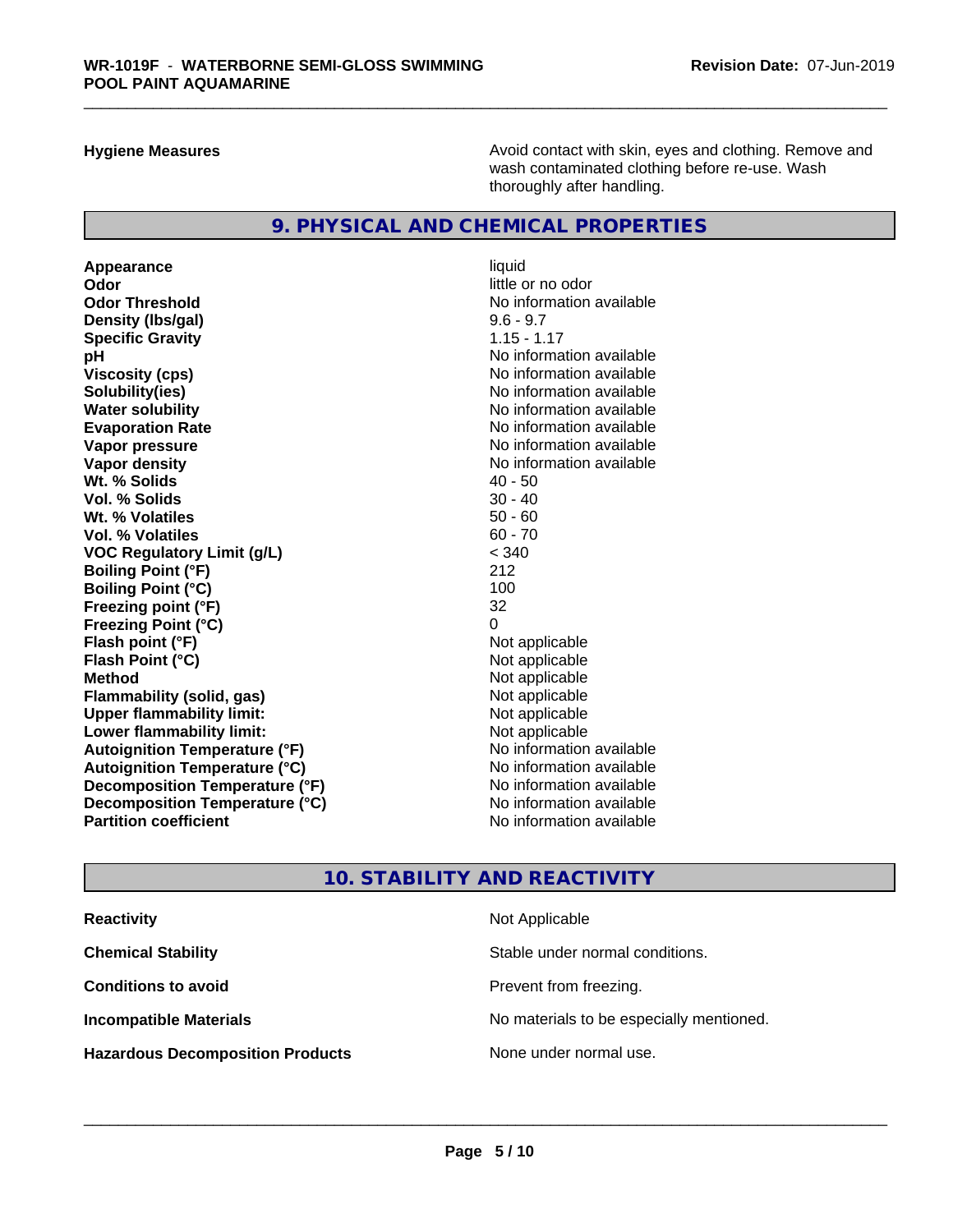**Possibility of hazardous reactions** None under normal conditions of use.

|                                                                                            | 11. TOXICOLOGICAL INFORMATION                                                                                                                  |
|--------------------------------------------------------------------------------------------|------------------------------------------------------------------------------------------------------------------------------------------------|
| <b>Product Information</b><br>Information on likely routes of exposure                     |                                                                                                                                                |
| <b>Principal Routes of Exposure</b>                                                        | Eye contact, skin contact and inhalation.                                                                                                      |
| <b>Acute Toxicity</b><br><b>Product Information</b>                                        | No information available                                                                                                                       |
| Symptoms related to the physical, chemical and toxicological characteristics               |                                                                                                                                                |
| <b>Symptoms</b>                                                                            | No information available                                                                                                                       |
|                                                                                            | Delayed and immediate effects as well as chronic effects from short and long-term exposure                                                     |
| Eye contact<br><b>Skin contact</b>                                                         | May cause slight irritation<br>Substance may cause slight skin irritation. Prolonged or<br>repeated contact may dry skin and cause irritation. |
| <b>Inhalation</b><br>Ingestion                                                             | May cause irritation of respiratory tract.<br>Ingestion may cause gastrointestinal irritation, nausea,<br>vomiting and diarrhea.               |
| <b>Sensitization</b><br><b>Neurological Effects</b><br><b>Mutagenic Effects</b>            | No information available.<br>No information available.<br>No information available.                                                            |
| <b>Reproductive Effects</b><br><b>Developmental Effects</b><br><b>Target organ effects</b> | May damage fertility or the unborn child.<br>No information available.<br>No information available.                                            |
| <b>STOT - single exposure</b><br><b>STOT - repeated exposure</b>                           | No information available.<br>Causes damage to organs through prolonged or repeated<br>exposure if inhaled.                                     |
| <b>Other adverse effects</b><br><b>Aspiration Hazard</b>                                   | No information available.<br>No information available.                                                                                         |
| <b>Numerical measures of toxicity</b>                                                      |                                                                                                                                                |
| The following values are calculated based on chapter 3.1 of the GHS document               |                                                                                                                                                |

| ATEmix (oral)                        | 4040 ma/ka   |
|--------------------------------------|--------------|
| <b>ATEmix (dermal)</b>               | 18374 mg/kg  |
| <b>ATEmix (inhalation-dust/mist)</b> | 295.1 mg/L   |
| <b>ATEmix (inhalation-vapor)</b>     | 190.8 $mq/L$ |

### **Component Information**

| Chemical name       | Oral LD50             | Dermal LD50              | Inhalation LC50     |
|---------------------|-----------------------|--------------------------|---------------------|
| Titanium dioxide    | $> 10000$ mg/kg (Rat) | $\overline{\phantom{0}}$ |                     |
| 13463-67-7          |                       |                          |                     |
| 2-Butoxyethanol     | = 1300 mg/kg (Rat)    | $>$ 2000 mg/kg (Rabbit)  | > 4.9 mg/L (Rat) 3H |
| 111-76-2            |                       |                          |                     |
| Silica, crystalline | $=$ 500 mg/kg (Rat)   | $\overline{\phantom{0}}$ |                     |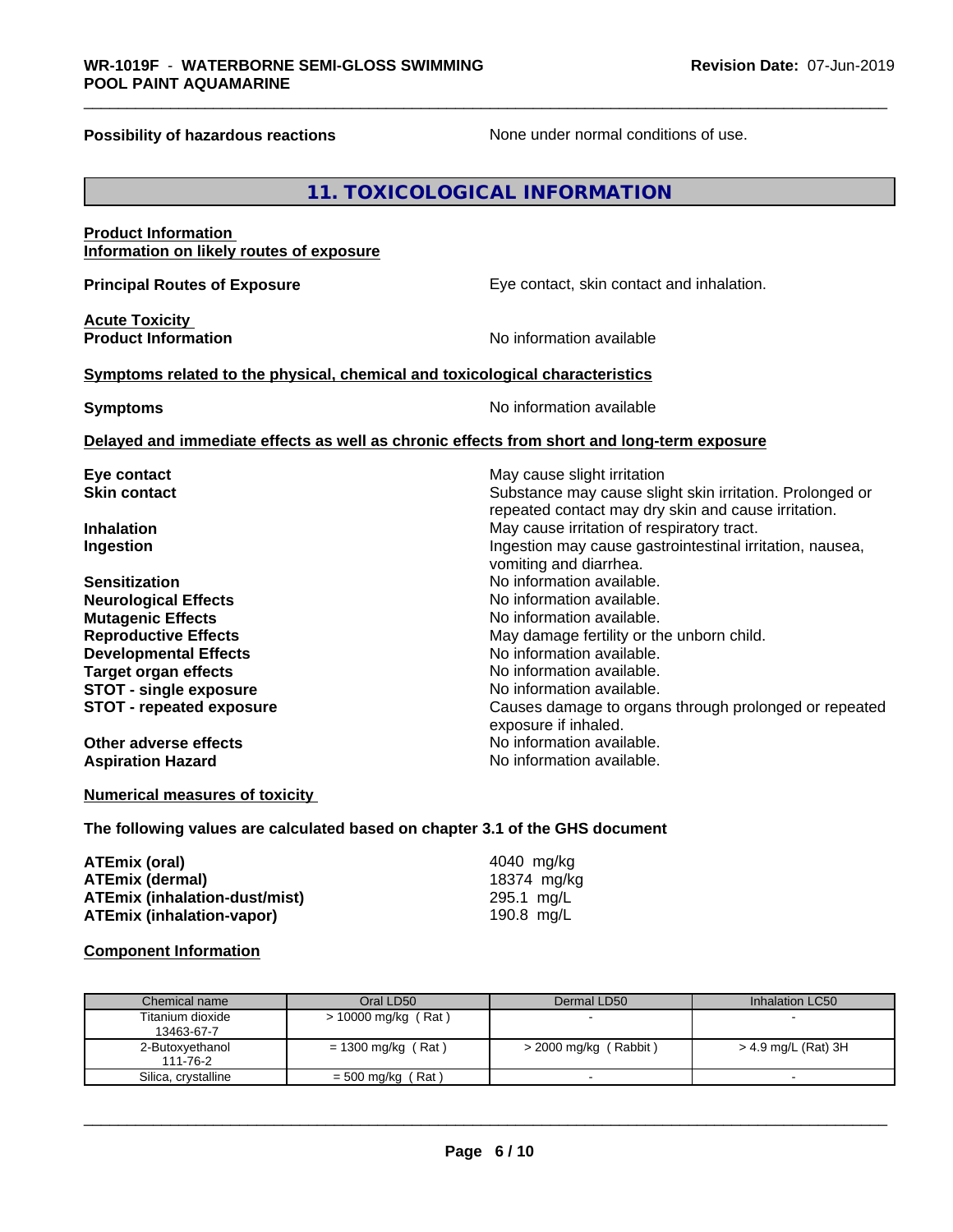### \_\_\_\_\_\_\_\_\_\_\_\_\_\_\_\_\_\_\_\_\_\_\_\_\_\_\_\_\_\_\_\_\_\_\_\_\_\_\_\_\_\_\_\_\_\_\_\_\_\_\_\_\_\_\_\_\_\_\_\_\_\_\_\_\_\_\_\_\_\_\_\_\_\_\_\_\_\_\_\_\_\_\_\_\_\_\_\_\_\_\_\_\_ **WR-1019F** - **WATERBORNE SEMI-GLOSS SWIMMING POOL PAINT AQUAMARINE**

| 14808-60-7                                                                                    |                      |                       |                         |
|-----------------------------------------------------------------------------------------------|----------------------|-----------------------|-------------------------|
| 2,2,4-trimethyl-1,3-propanediol<br>diisobutyrate<br>6846-50-0                                 | $>$ 3200 mg/kg (Rat) |                       |                         |
| Propanoic acid, 2-methyl-,<br>monoester with<br>2,2,4-trimethyl-1,3-pentanediol<br>25265-77-4 | $=$ 3200 mg/kg (Rat) | $> 15200$ mg/kg (Rat) | $>$ 3.55 mg/L (Rat) 6 h |
| 1-Methyl-2-pyrrolidinone<br>872-50-4                                                          | $=$ 3914 mg/kg (Rat) | $= 8$ g/kg (Rabbit)   | $= 3.1$ mg/L (Rat) 4 h  |

#### **Carcinogenicity**

*The information below indicateswhether each agency has listed any ingredient as a carcinogen:.*

| <b>Chemical name</b> | <b>IARC</b>                    | <b>NTP</b>             |
|----------------------|--------------------------------|------------------------|
|                      | 2B - Possible Human Carcinogen |                        |
| Titanium dioxide     |                                |                        |
|                      | 1 - Human Carcinogen           | Known Human Carcinogen |
| Silica, crystalline  |                                |                        |

• Crystalline Silica has been determined to be carcinogenic to humans by IARC (1) when in respirable form. Risk of cancer depends on duration and level of inhalation exposure to spray mist or dust from sanding the dried paint.

• Although IARC has classified titanium dioxide as possibly carcinogenic to humans (2B), their summary concludes: "No significant exposure to titanium dioxide is thought to occur during the use of products in which titanium dioxide is bound to other materials, such as paint."

#### **Legend**

IARC - International Agency for Research on Cancer NTP - National Toxicity Program OSHA - Occupational Safety & Health Administration

**12. ECOLOGICAL INFORMATION**

# **Ecotoxicity Effects**

The environmental impact of this product has not been fully investigated.

### **Product Information**

#### **Acute Toxicity to Fish**

No information available

#### **Acute Toxicity to Aquatic Invertebrates**

No information available

#### **Acute Toxicity to Aquatic Plants**

No information available

#### **Persistence / Degradability**

No information available.

#### **Bioaccumulation**

There is no data for this product.

#### **Mobility in Environmental Media**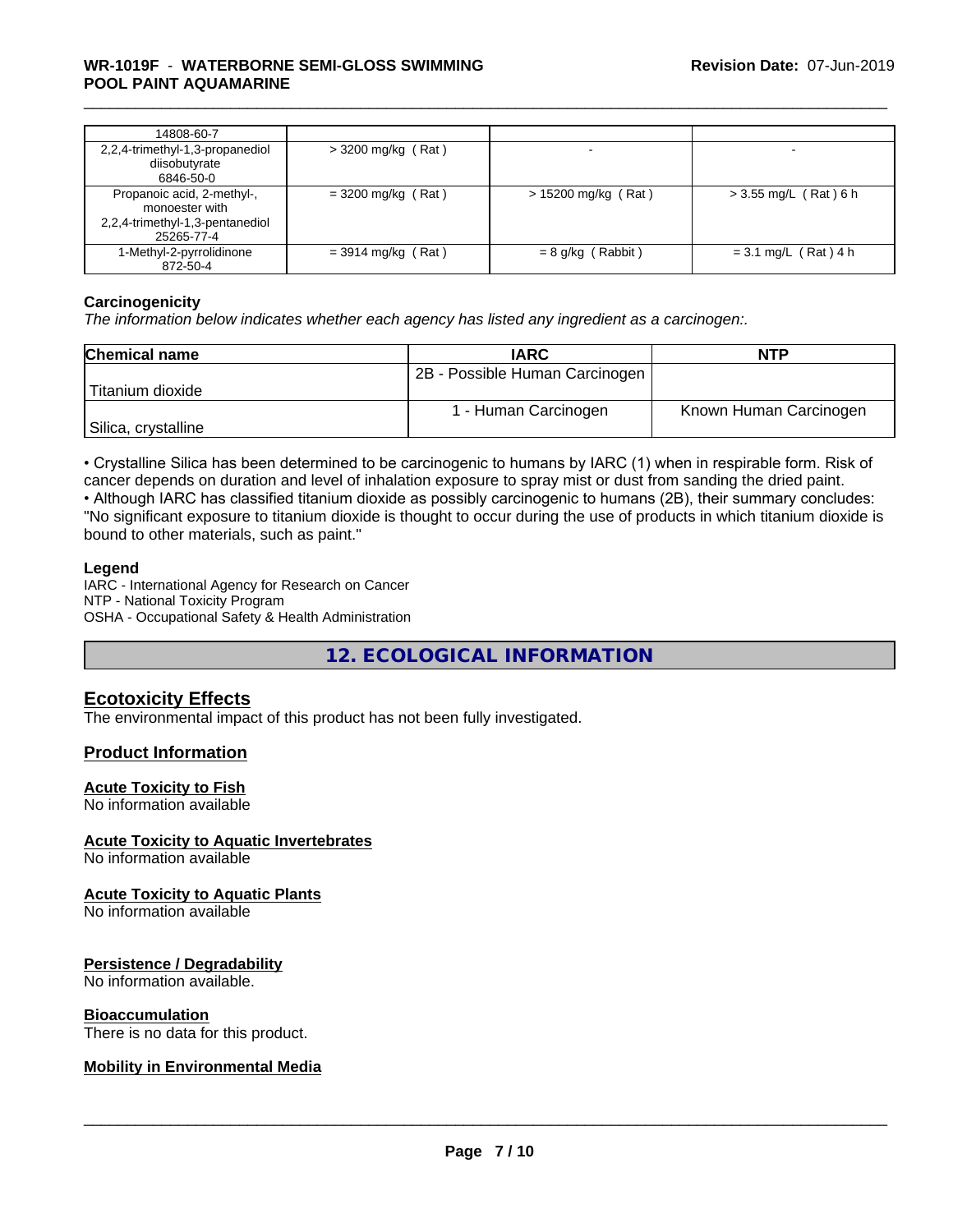No information available.

#### **Ozone**

No information available

### **Component Information**

#### **Acute Toxicity to Fish**

Titanium dioxide  $LCS0:$  > 1000 mg/L (Fathead Minnow - 96 hr.) 2-Butoxyethanol LC50: 1490 mg/L (Bluegill sunfish - 96 hr.)

# **Acute Toxicity to Aquatic Invertebrates**

No information available

### **Acute Toxicity to Aquatic Plants**

No information available

# **13. DISPOSAL CONSIDERATIONS**

Waste Disposal Method **Dispose of in accordance with federal, state, provincial,** and local regulations. Local requirements may vary, consult your sanitation department or state-designated environmental protection agency for more disposal options.

**14. TRANSPORT INFORMATION**

**TDG** Not regulated

**ICAO / IATA** Not regulated

**IMDG / IMO** Not regulated

 $\overline{\phantom{a}}$  ,  $\overline{\phantom{a}}$  ,  $\overline{\phantom{a}}$  ,  $\overline{\phantom{a}}$  ,  $\overline{\phantom{a}}$  ,  $\overline{\phantom{a}}$  ,  $\overline{\phantom{a}}$  ,  $\overline{\phantom{a}}$  ,  $\overline{\phantom{a}}$  ,  $\overline{\phantom{a}}$  ,  $\overline{\phantom{a}}$  ,  $\overline{\phantom{a}}$  ,  $\overline{\phantom{a}}$  ,  $\overline{\phantom{a}}$  ,  $\overline{\phantom{a}}$  ,  $\overline{\phantom{a}}$ 

# **15. REGULATORY INFORMATION**

# **International Inventories**

| <b>TSCA: United States</b> | Yes - All components are listed or exempt. |
|----------------------------|--------------------------------------------|
| <b>DSL: Canada</b>         | Yes - All components are listed or exempt. |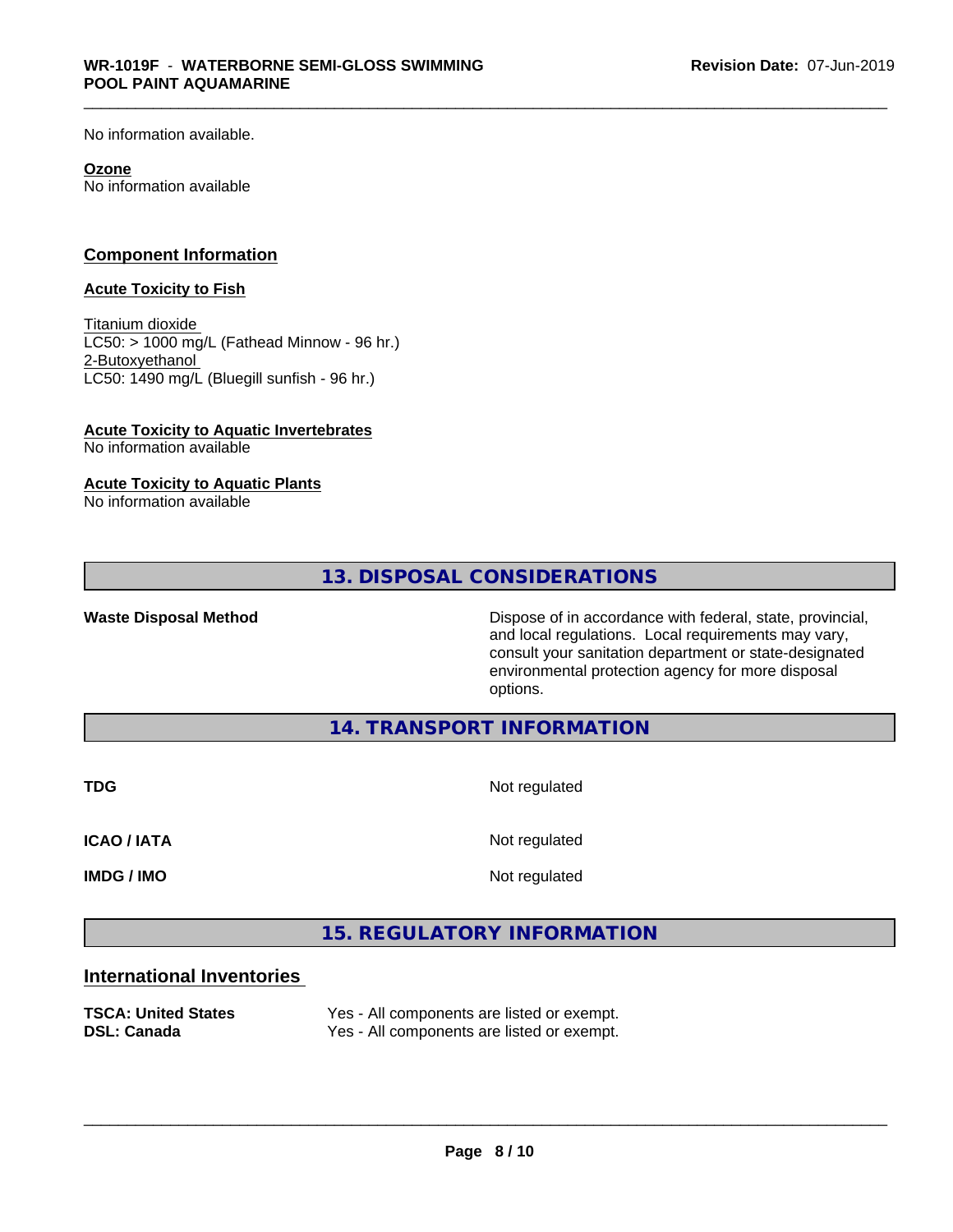# **National Pollutant Release Inventory (NPRI)**

#### **NPRI Parts 1- 4**

This product contains the following Parts 1-4 NPRI chemicals:

| Chemical name            | <b>CAS No.</b> | Weight-% | <b>NPRI Parts 1-4</b> |  |
|--------------------------|----------------|----------|-----------------------|--|
| 2-Butoxvethanol          | $1 - 76 - 2$   | 7%       | _istec                |  |
| 1-Methyl-2-pyrrolidinone | 872-50-4       | 5%       | ∟isted                |  |

#### **NPRI Part 5**

This product contains the following NPRI Part 5 Chemicals:

| <b>Chemical name</b> | CAS No.  | Weight-% | <b>NPRI Part 5</b> |
|----------------------|----------|----------|--------------------|
| 2-Butoxvethanol      | 111-76-2 | 7%       | ∟isted             |

#### **WHMIS Regulatory Status**

This product has been classified in accordance with the hazard criteria of the Hazardous Products Regulations (HPR) and the SDS contains all the information required by the HPR.

# **16. OTHER INFORMATION**

| HMIS - | Health: 2* | <b>Flammability: 0</b> | Reactivity: 0 PPE: - |  |
|--------|------------|------------------------|----------------------|--|
|        |            |                        |                      |  |

#### **HMIS Legend**

- 0 Minimal Hazard
- 1 Slight Hazard
- 2 Moderate Hazard
- 3 Serious Hazard
- 4 Severe Hazard
- Chronic Hazard

X - Consult your supervisor or S.O.P. for "Special" handling instructions.

*Note: The PPE rating has intentionally been left blank. Choose appropriate PPE that will protect employees from the hazards the material will present under the actual normal conditions of use.*

*Caution: HMISÒ ratings are based on a 0-4 rating scale, with 0 representing minimal hazards or risks, and 4 representing significant hazards or risks. Although HMISÒ ratings are not required on MSDSs under 29 CFR 1910.1200, the preparer, has chosen to provide them. HMISÒ ratings are to be used only in conjunction with a fully implemented HMISÒ program by workers who have received appropriate HMISÒ training. HMISÒ is a registered trade and service mark of the NPCA. HMISÒ materials may be purchased exclusively from J. J. Keller (800) 327-6868.*

 **WARNING!** If you scrape, sand, or remove old paint, you may release lead dust. LEAD IS TOXIC. EXPOSURE TO LEAD DUST CAN CAUSE SERIOUS ILLNESS, SUCH AS BRAIN DAMAGE, ESPECIALLY IN CHILDREN. PREGNANT WOMEN SHOULD ALSO AVOID EXPOSURE.Wear a NIOSH approved respirator to control lead exposure. Clean up carefully with a HEPA vacuum and a wet mop. Before you start, find out how to protect yourself and your family by logging onto Health Canada @

http://www.hc-sc.gc.ca/ewh-semt/contaminants/lead-plomb/asked\_questions-questions\_posees-eng.php.

**Prepared By** Product Stewardship Department Benjamin Moore & Co. 101 Paragon Drive